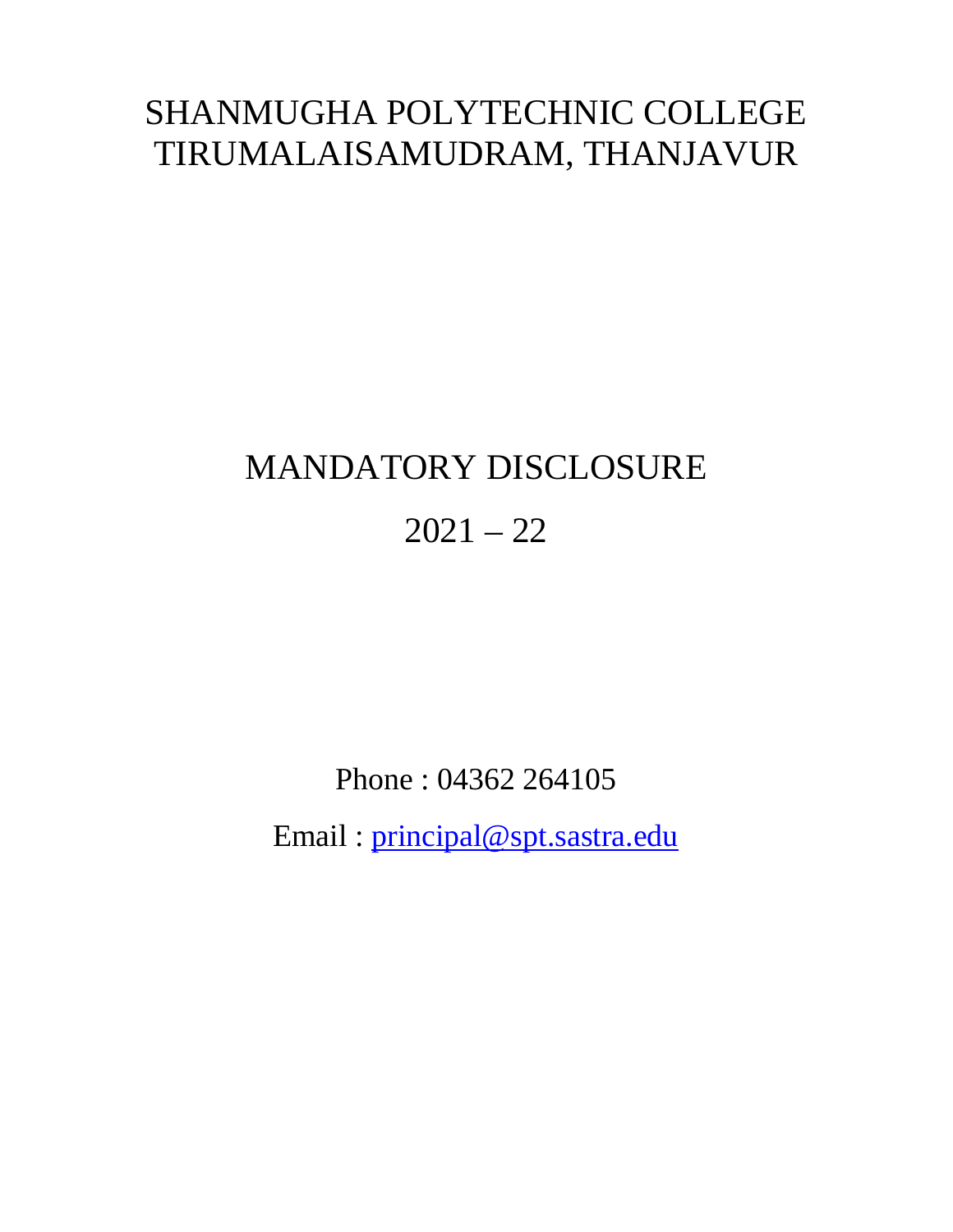| 1. AICTE File No.                     | $\ddot{\cdot}$       | 1-409933451                                      |
|---------------------------------------|----------------------|--------------------------------------------------|
| 2. Name of the Institution            | $\ddot{\cdot}$       | SHANMUGHAPOLYTECHNIC COLLEGE                     |
| Address                               | $\ddot{\cdot}$       | SASTRA DEEMED UNIVERSITY CAMPUS                  |
|                                       |                      | TIRUMALAISAMUDRAM(P.O), THANJAVUR                |
| <b>PINCODE</b>                        | $\ddot{\phantom{a}}$ | 613401                                           |
| <b>STATE</b>                          |                      | <b>TAMIL NADU</b>                                |
| Longitude & Latitude :                |                      | 10°43'49.9"N 79°00'59.8"E                        |
| <b>Phone Number</b><br>with STD Code  | $\ddot{\cdot}$       | +914362 264105                                   |
| Fax Number<br>with STD Code           | $\ddot{\phantom{a}}$ | +914362 264120                                   |
| Email                                 | $\vdots$             | principal@spt.sastra.edu                         |
| Website                               | $\vdots$             | https://sptc.sastra.edu/                         |
| <b>Nearest Railway Station</b>        | $\ddot{\cdot}$       | Thanjavur                                        |
| <b>Nearest Airport</b>                | $\vdots$             | Thiruchirappalli                                 |
| 3. Type of Institution                | $\ddot{\phantom{a}}$ | <b>Self Finance</b>                              |
| 4. Name of the Affiliating Authority: |                      | Directorate of Technical Education (DOTE)        |
| Address                               | $\ddot{\cdot}$       | 53, Sardar Patel Road, Guindy, Chennai - 600 025 |
| Website                               |                      | http://www.tndte.gov.in/site/                    |
| 5. Name of the Principal              |                      | R. Chandramouli                                  |
| Email                                 |                      | principal@spt.sastra.edu                         |
| Mobile                                |                      | 9443740418                                       |
| Qualifications                        |                      | M.Tech.,                                         |
| Experience                            |                      | 36 years of teaching                             |
| Field of Specialization               | $\ddot{\cdot}$       | Manufacturing                                    |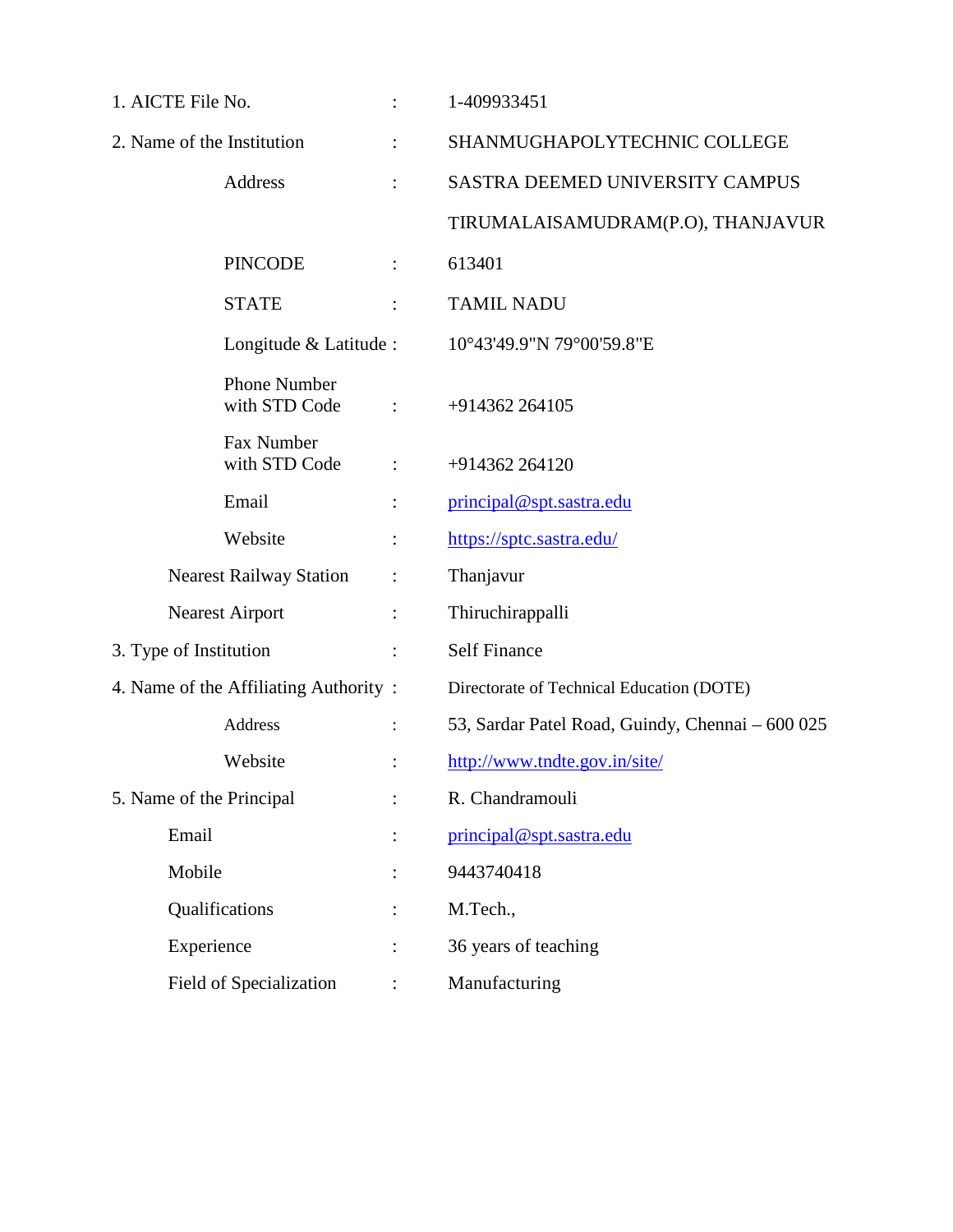#### 6. Courses offered :-

| S.No           | <b>Program</b>                    | <b>Level</b> | <b>Course</b>                                    | <b>Sanctioned</b><br>intake |
|----------------|-----------------------------------|--------------|--------------------------------------------------|-----------------------------|
|                | <b>Engineering and Technology</b> | Diploma      | Civil Engineering                                | 27                          |
| 2              | <b>Engineering and Technology</b> | Diploma      | Mechanical Engineering                           | 60                          |
|                | <b>Engineering and Technology</b> | Diploma      | <b>Automobile Engineering</b>                    | 27                          |
| $\overline{4}$ | <b>Engineering and Technology</b> | Diploma      | <b>Electrical and Electronics</b><br>Engineering | 60                          |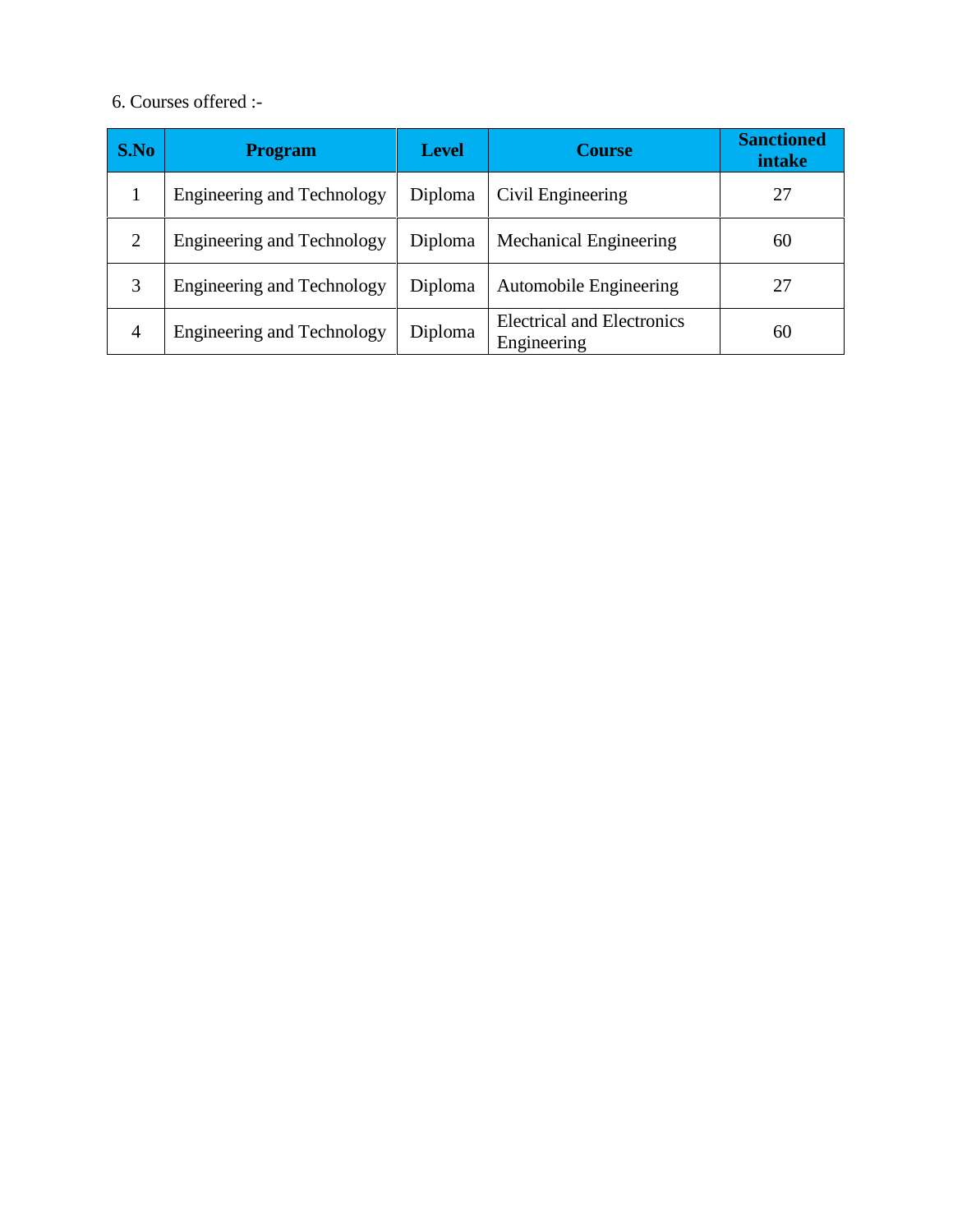#### 7. Faculty Details :-

| <b>SNO</b>       | <b>Department</b> | <b>Designation</b><br><b>Faculty Name</b> |                                                      | <b>Email Address</b>              |  |  |
|------------------|-------------------|-------------------------------------------|------------------------------------------------------|-----------------------------------|--|--|
| $\mathbf{1}$     | MECHANICAL        | <b>CHANDRAMOULI R</b>                     | PRINCIPAL                                            | principal@spt.sastra.edu          |  |  |
| $\overline{2}$   | I / ENGLISH       | <b>AKILA K</b>                            | <b>LECTURER</b>                                      | akila@spt.sastra.edu              |  |  |
| 3                | <b>I/MATHS</b>    | <b>KAVITHAN</b>                           | <b>LECTURER</b>                                      | Kavitha.maths@spt.sastra.edu      |  |  |
| $\overline{4}$   | <b>I/MATHS</b>    | SRINIVASAN S                              | <b>LECTURER</b>                                      | srinivasan@spt.sastra.edu         |  |  |
| 5                | <b>I/PHYSICS</b>  | RAJAKUMAR K                               | <b>LECTURER</b>                                      | rajakumar@spt.sastra.edu          |  |  |
| 6                | I / CHEMISTRY     | SURIYAKALA K                              | <b>LECTURER</b>                                      | suryakala@spt.sastra.edu          |  |  |
| $\boldsymbol{7}$ | I / CHEMISTRY     | <b>GAJENDRAN L</b>                        | <b>LECTURER</b>                                      | gajendran@spt.sastra.edu          |  |  |
| 8                | <b>CIVIL</b>      | <b>RAMMURTHY D</b>                        | <b>LECTURER</b><br>(SR SCALE)                        | dr3365@spt.sastra.edu             |  |  |
| 9                | <b>CIVIL</b>      | <b>BALASUBRAMANIAN P</b>                  | <b>LECTURER</b><br>(SR SCALE)                        | pbaluspt032@spt.sastra.edu        |  |  |
| 10               | <b>CIVIL</b>      | PRADEEP K                                 | <b>LECTURER</b>                                      | pradeep@spt.sastra.edu            |  |  |
| 11               | <b>MECHANICAL</b> | MANIKANTAN V                              | <b>LECTURER</b><br>(SR SCALE)                        | mani_v67@spt.sastra.edu           |  |  |
| 12               | <b>MECHANICAL</b> | <b>KAMARAJ P</b>                          | <b>LECTURER</b>                                      | Pkamaraj@spt.sastra.edu           |  |  |
| 13               | <b>MECHANICAL</b> | <b>RAJENDRAN TK</b>                       | <b>LECTURER</b>                                      | rajendran@spt.sastra.edu          |  |  |
| 14               | <b>MECHANICAL</b> | <b>SURESH B</b>                           | <b>LECTURER</b>                                      | Suresh.mech@spt.sastra.edu        |  |  |
| 15               | <b>MECHANICAL</b> | PRABHAKARAN R                             | <b>LECTURER</b>                                      | prabhakaran@spt.sastra.edu        |  |  |
| 16               | <b>MECHANICAL</b> | SENTHIL KUMAR P                           | <b>LECTURER</b>                                      | Senthilkumarp.mech@spt.sastra.edu |  |  |
| 17               | <b>MECHANICAL</b> | VENKATASUBRAMANIAN D                      | <b>LECTURER</b><br>venkatasubramanian@spt.sastra.edu |                                   |  |  |
| 18               | <b>MECHANICAL</b> | NARESHKUMAR G                             | nareshkumar@spt.sastra.edu<br><b>LECTURER</b>        |                                   |  |  |
| 19               | MECHANICAL        | MANIKANDAN R                              | <b>LECTURER</b>                                      | manikandan@spt.sastra.edu         |  |  |
| 20               | <b>MECHANICAL</b> | ARUN KUMAR M                              | <b>LECTURER</b>                                      | arunkumar@spt.sastra.edu          |  |  |
| 21               | MECHANICAL        | ASOKKUMAR S                               | <b>LECTURER</b>                                      | asokkumar@spt.sastra.edu          |  |  |
| 22               | EEE               | SHANTHI A                                 | <b>LECTURER</b>                                      | shanthi@spt.sastra.edu            |  |  |
| 23               | EEE               | SARAVANAMOORTHI G                         | <b>LECTURER</b>                                      | moorthi_1981@spt.sastra.edu       |  |  |
| 24               | EEE               | RAMA R                                    | <b>LECTURER</b>                                      | ramaa@dde.sastra.edu              |  |  |
| 25               | EEE               | SATHISH KUMAR K                           | <b>LECTURER</b>                                      | Sathishkumar.eee@spt.sastra.edu   |  |  |